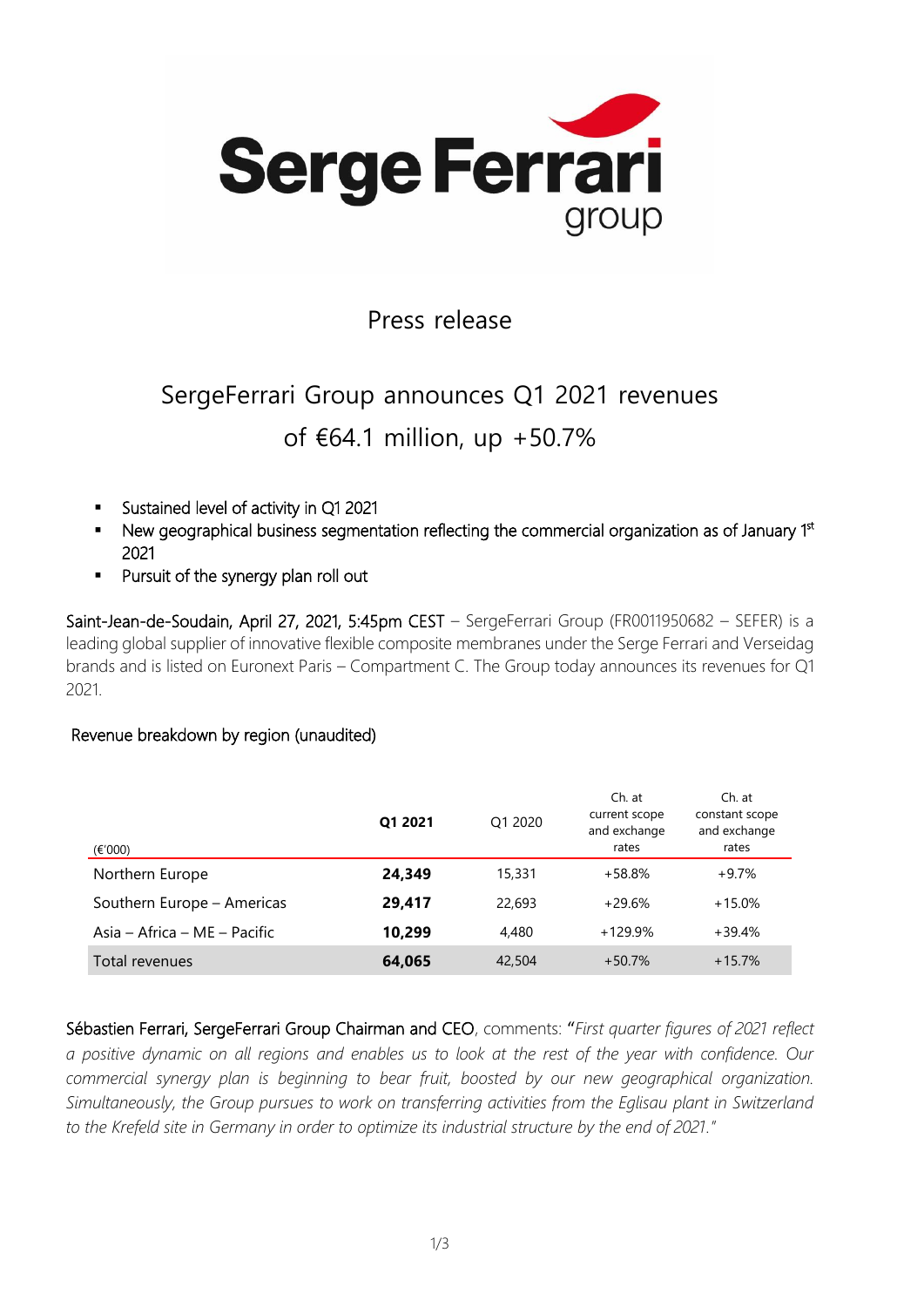## Q1 2021 revenues

At current scope and exchange rates, SergeFerrari Group's first quarter sales of 2021 amounted to €64.1 million, up +50.7% compared to the corresponding period of 2020. This strong increase is due in particular to a favorable scope effect, as the Group integrated Verseidag and F.I.T in the second half of 2020. At constant consolidation scope and exchange rates, SergeFerrari Group's first quarter sales rose by a robust +15.7% compared with the first quarter of 2020. Compared to first quarter of 2019, not impacted by the industrial incident at La Tour du Pin occurred at the end of 2019, at constant consolidation scope and exchange rates, growth was up +4.3%.

During the period, the impact of exchange rates variation on the Group's revenue growth was -2.3%. The volume effect contribution accounted for +11.0% and the price mix effect for +4.6%.

Revenues presentation for the first quarter of 2021 has been established to correspond to the new commercial organization effective since January 1<sup>st</sup>, 2021, broken down into the target regions: Northern Europe, Southern Europe-Americas and Asia-Pacific-Middle East-Africa. During the quarter, all of these areas benefited from a good business trend:

In Northern Europe, at constant consolidation scope and exchange rates, sales were up +9.7%. At current consolidation scope and exchange rates, sales rose by +58.8%.

Sales in Southern Europe - Americas rose by +15.0% at constant consolidation scope and exchange rates and +29.6% at current consolidation scope and exchange rates.

In Asia-Pacific-Middle East-Africa, business was particularly dynamic, with sales up +39.4% at constant consolidation scope and exchange rates and +129.9% at current consolidation scope and exchange rates, reflecting the Group's change of scale in this region following recent acquisitions.

These performances, achieved in an economic climate that continues to be impacted by the health crisis, confirm the Group's consistent commercial positioning strengthened by the diversity of its businesses. The Solar Protection and Furniture markets recorded particularly positive momentum. Distribution activities outperformed during the quarter illustrating the quality of the integrated and independent distribution networks in place in each of the geographical areas.

### **Outlook**

This good start to the year, in line with the business plan, confirms the relevance of the Group's new commercial organization and encourages it to pursue the work undertaken to generate commercial synergies with these two new acquisitions. The diversity of businesses and expertise, further strengthened by the integration of F.I.T and Verseidag, enables the Group to look forward to the coming quarters with confidence, despite the health uncertainties that vary from one region to another. To outperform its markets and gain market share, SergeFerrari Group will be able to rely on a stronger financial position thanks to the refinancing put in place at the time of the acquisitions, as well as of its a strong global leadership position with unique ranges of products and solutions which combine durability, safety, design, comfort and environmental responsibility.